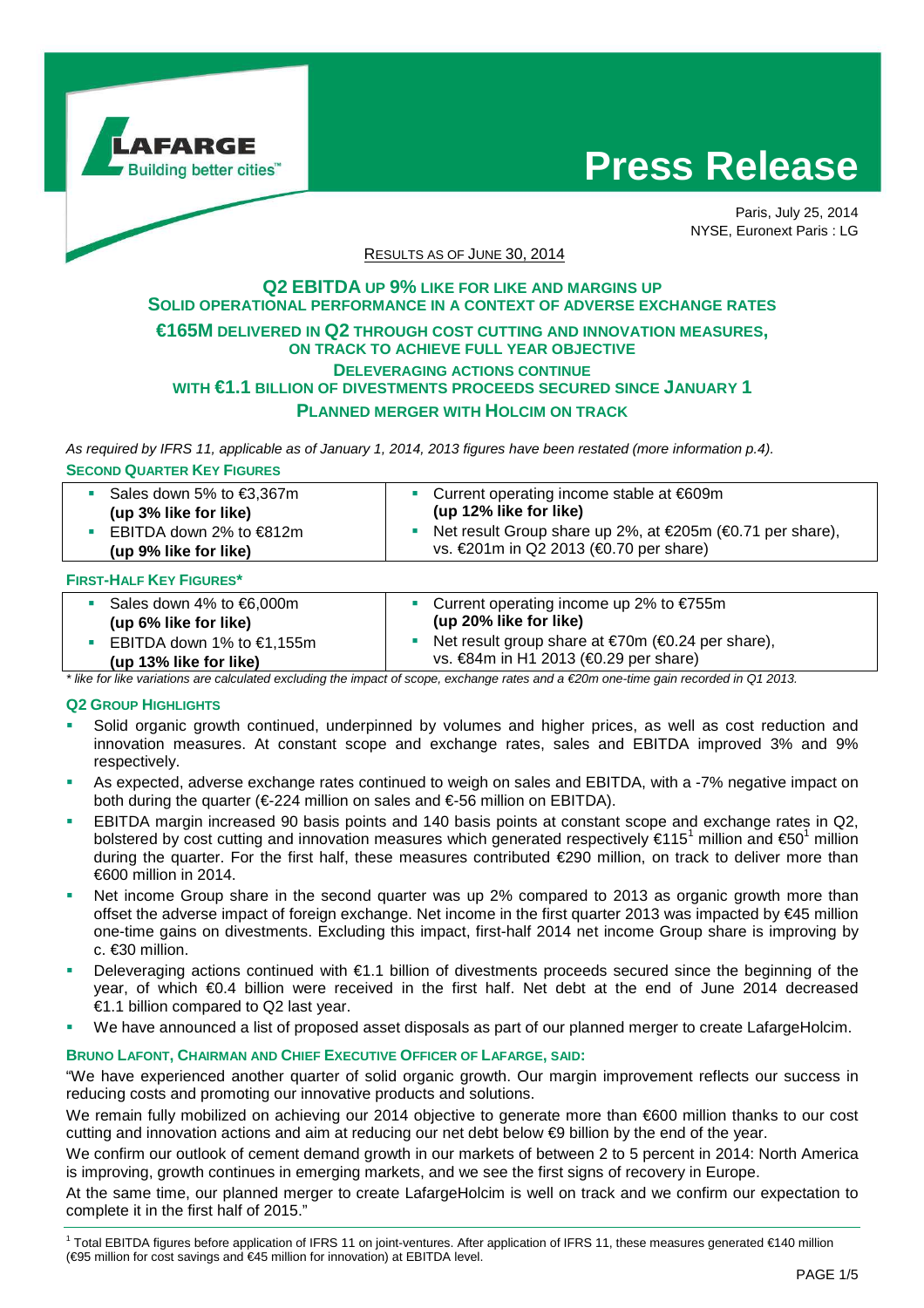

#### **OUTLOOK**

Overall the Group continues to see cement demand increasing for the full year and estimates market growth of between 2 to 5 percent in 2014 versus 2013. Emerging markets continue to be the main driver of demand and Lafarge will benefit from its well-balanced geographic spread of high quality assets.

Cost inflation should continue at a similar pace as in 2013, which should result in higher prices overall.

As announced in 2013, the Group targets to reduce net debt to below €9 billion in 2014<sup>\*</sup>.

#### **CONSOLIDATED ACCOUNTS AS AT JUNE 30, 2014**

The Board of Directors of Lafarge, chaired by Bruno Lafont, met on July 24, 2014 and approved the accounts for the period ended June 30, 2014. Further to their limited review of the interim condensed consolidated financial statements of Lafarge, the auditors have established a report which is included in the interim financial report.

|                                              | <b>Second Quarter</b> |       |                          | <b>First Half</b>         |        |        |                  |                           |
|----------------------------------------------|-----------------------|-------|--------------------------|---------------------------|--------|--------|------------------|---------------------------|
|                                              |                       |       | <b>Variation</b>         |                           |        |        | <b>Variation</b> |                           |
|                                              | 2014                  | 2013  | <b>Gross</b>             | Like for<br>like $^{(2)}$ | 2014   | 2013   | <b>Gross</b>     | Like for<br>like $^{(2)}$ |
| <b>Volumes</b>                               |                       |       |                          |                           |        |        |                  |                           |
| Cement (million tons)                        | 31.1                  | 30.6  | 2%                       | 4%                        | 57.0   | 54.5   | 5%               | 7%                        |
| Pure Aggregates (million tons)               | 43.0                  | 44.3  | $-3%$                    | $-1%$                     | 69.9   | 70.7   | $-1%$            | $1\%$                     |
| Ready-Mix Concrete (million m <sup>3</sup> ) | 7.1                   | 7.2   | $-2%$                    | $-4%$                     | 12.8   | 13.0   | $-1%$            | $-2%$                     |
| Results (million euros)                      |                       |       |                          |                           |        |        |                  |                           |
| <b>Sales</b>                                 | 3,367                 | 3,559 | $-5%$                    | 3%                        | 6,000  | 6,234  | $-4%$            | 6%                        |
| EBITDA <sup>(1)</sup>                        | 812                   | 825   | $-2%$                    | 9%                        | 1,155  | 1,167  | $-1%$            | 13%                       |
| EBITDA margin (%)                            | 24.1%                 | 23.2% | 90bps                    | 140bps                    | 19.3%  | 18.7%  | 60bps            | 130bps                    |
| <b>Current Operating Income</b>              | 609                   | 611   | $\overline{\phantom{a}}$ | 12%                       | 755    | 739    | 2%               | 20%                       |
| Net income Group share                       | 205                   | 201   | 2%                       |                           | 70     | 84     | $-17%$           |                           |
| Earnings per share $(\epsilon)$              | 0.71                  | 0.70  | 2%                       |                           | 0.24   | 0.29   | $-17%$           |                           |
| Free cash flow $(1)$                         | (37)                  | 151   | nm                       |                           | (160)  | (114)  | nm               |                           |
| Net debt                                     |                       |       |                          |                           | 10,104 | 11,243 | $-10%$           |                           |

# **EBITDA (**1) **RESULTS BY REGION**

l

| $(\epsilon m)$             |      | <b>Second Quarter</b> |              |                        | <b>First Half</b> |       |                  |                        |
|----------------------------|------|-----------------------|--------------|------------------------|-------------------|-------|------------------|------------------------|
|                            |      |                       | Variation    |                        |                   |       | <b>Variation</b> |                        |
|                            | 2014 | 2013                  | <b>Gross</b> | Like for<br>like $(2)$ | 2014              | 2013  | <b>Gross</b>     | Like for<br>like $(2)$ |
| <b>North America</b>       | 177  | 139                   | 27%          | 48%                    | 115               | 126   | $-9%$            | 30%                    |
| <b>Western Europe</b>      | 107  | 112                   | $-4%$        | $-4%$                  | 146               | 119   | 23%              | 23%                    |
| Central and Eastern Europe | 88   | 80                    | 10%          | 18%                    | 71                | 45    | 58%              | 57%                    |
| Middle East and Africa     | 279  | 270                   | 3%           | 10%                    | 529               | 487   | 9%               | 15%                    |
| Latin America              | 35   | 71                    | $-51%$       | $-24%$                 | 73                | 122   | $-40%$           | $-5%$                  |
| Asia                       | 126  | 153                   | $-18%$       | $-10%$                 | 221               | 268   | $-18%$           | $-8%$                  |
| <b>TOTAL</b>               | 812  | 825                   | $-2%$        | 9%                     | 1.155             | 1,167 | $-1%$            | 13%                    |

 $<sup>(1)</sup>$  EBITDA is defined as the current operating income before depreciation and amortization on tangible and intangible assets and free cash flow is</sup> the net cash generated or used in continuing operating activities less sustaining capital expenditures. They are both non-GAAP financial measures <sup>(2)</sup> At constant scope and exchange rates and excluding a €20m one-time gain recorded in Q1 2013 in North America.

<sup>∗</sup> This objective, announced in 2013, was based on figures as reported, before application of IFRS 11 on joint-ventures from January 1, 2014.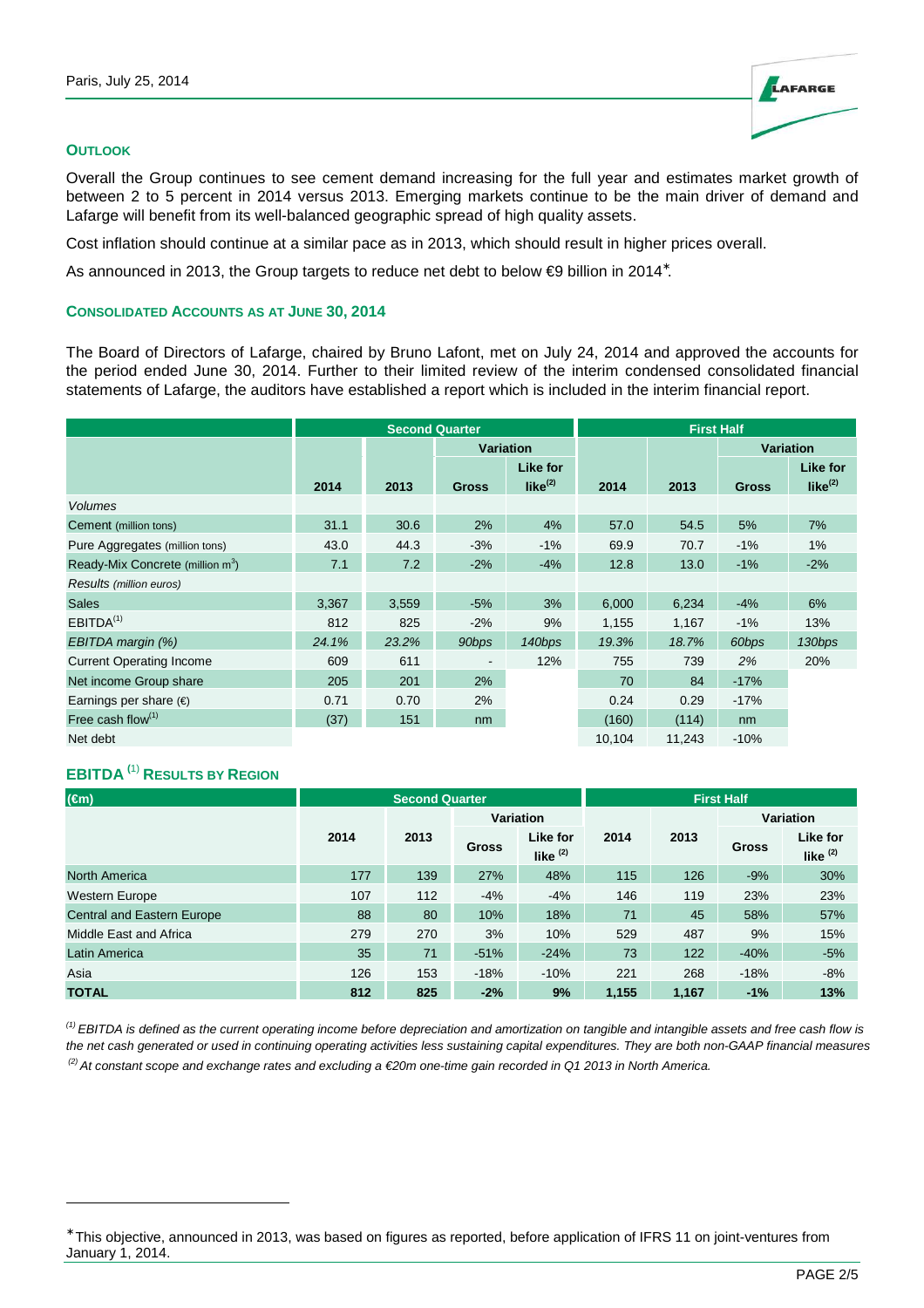

#### **SALES DEVELOPMENT AND FINANCIAL RESULTS**

Cement volumes increased 4% at constant scope in the quarter, notably supported by export sales, our innovation actions, solid growth in the United States after a first quarter hampered by harsh weather, higher volumes in Egypt as we progressively implement our fuel diversification strategy and the startup of our new plant in Rajasthan. The positive impact of these factors has been somewhat mitigated by declines in France where the construction sector remains subdued and in Brazil, due to a lower number of trading days. In Iraq, limited ability to transport cement across the country in June due to the current situation offset the solid growth at the beginning of the quarter supported by a strong underlying demand. Our aggregates and ready-mix volumes were respectively down 1% and 4% like for like in the quarter, mainly reflecting lower activity in France.

Consolidated sales were up 3% in the second quarter at constant scope and exchange rates, with the combination of higher volumes and increased prices across all of our product lines to address cost inflation. As expected, exchange rates impacted negatively our sales by -7% in the second quarter ( $\epsilon$ -224 million), reflecting the appreciation of the Euro against several emerging currencies starting August 2013 as well as against the Canadian dollar.

Q2 EBITDA improved 9% on a like for like basis and was down 2% on a gross basis with an adverse impact from exchange rates of -7% (€-56 million). EBITDA margin were strongly up, bolstered by our measures to reduce costs and promote innovation. Cement prices were up 2.2% compared to Q2 2013 and increased 1.4% compared to Q1 2014, in response to cost inflation.

Net result from our joint ventures and associates increased in the quarter from €14 million to €41 milion, supported by the rebound of our results in the UK where operations are now stabilized (the JV was formed in January 2013), synergies are ramping up and the market is recovering from the recent low levels.

Net income Group Share in the quarter, at €205 million, improved 2% as improved operating results on an organic basis more than offset the impact of adverse exchange rates.

#### **NET DEBT, DIVESTMENTS AND INVESTMENTS**

Lafarge received €75 million in cash for divestments in the quarter.

Investments totaled €205 million for the quarter.

- Sustaining capital expenditures remained stable at €67 million.
- Development investments amounted to €138 million in the second quarter of 2014. It mainly included the finalization of our plant in Kaluga (Russia) which produced its first cement in April and investments in our projects in North America (Exshaw – Canada and Ravena – United States) as well as a range of debottlenecking projects, notably in sub-Saharan Africa.

Net debt declined by €1.1 billion relative to Q2 last year. It moved slightly higher compared to year-end 2013 due to normal seasonal working capital needs. Since the beginning of the year, we have secured €1.1 billion of divestments. €423 million have been received in the first half. The secured divestments that will contribute to debt reduction in the second half of the year notably include the divestment of our operations in Ecuador and in Pakistan.

## **MERGER OF EQUALS TO CREATE LAFARGEHOLCIM**

On April 7, 2014, Lafarge and Holcim announced their project to combine the two companies through a merger of equals, to create LafargeHolcim, the most advanced and innovative group in the building materials industry, operating in 90 countries and creating superior value for its stakeholders.

On July 7, the two Groups have taken a further step towards the completion of the planned merger with the announcement of a list of proposed asset disposals in anticipation of potential competition authorities' requirements. This list has been drawn up by a Divestment Committee set up by both companies. The two Groups will continue to consider whether additional divestments would be necessary where there might be overlaps or depending on regulatory requirements. The proposed divestments are subject to review and further discussions with the regulatory authorities and to the agreement of our business partners when relevant.

The closing of the planned merger is expected in the first half of 2015. Update on the process will be provided as and when relevant.

Information on the project is available on Lafarge Website: http://lafargeholcim.projet-fusion.com/fr.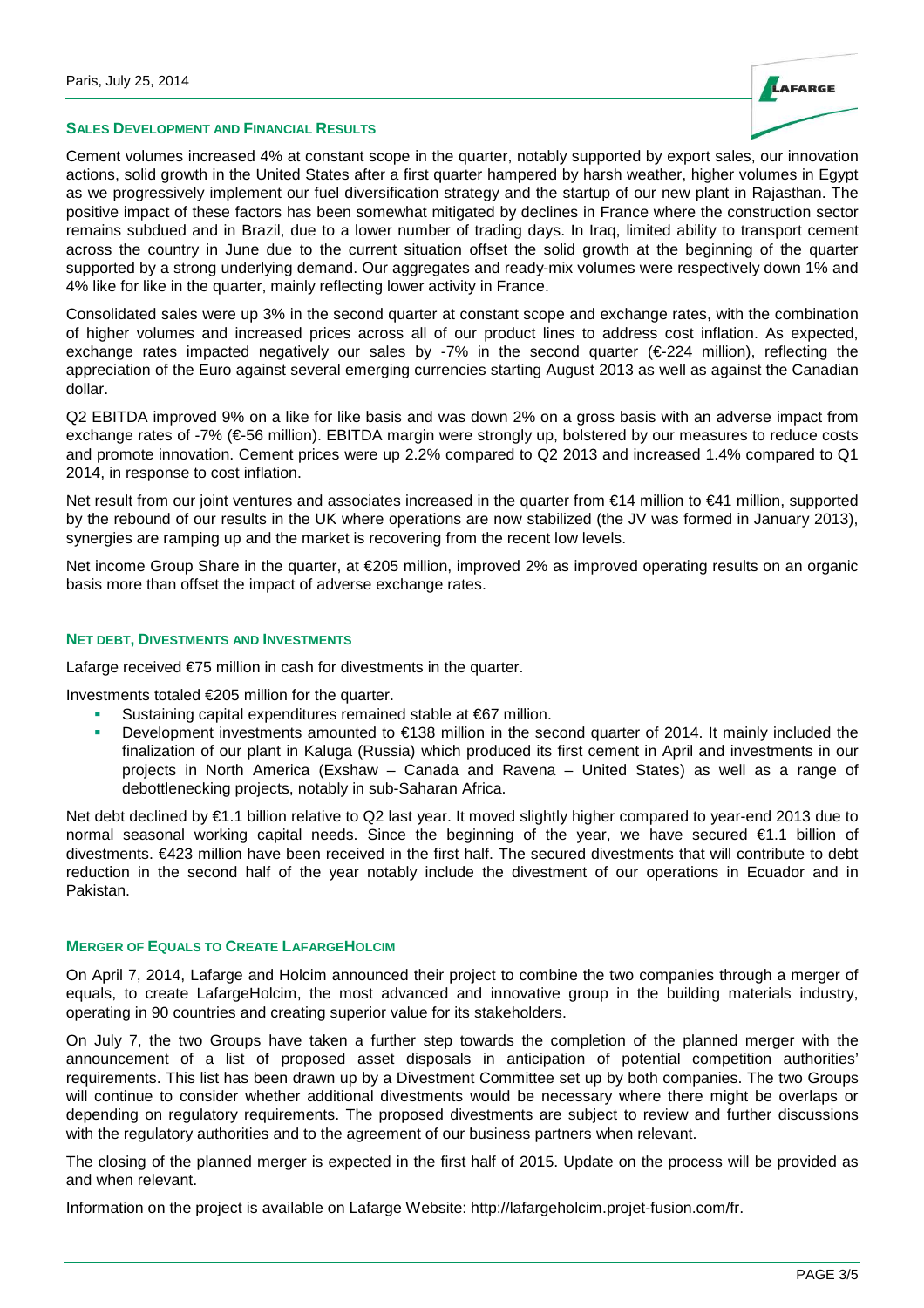#### **SUBSEQUENT EVENTS**

Linked to the announcement on July  $7<sup>th</sup>$  of a list of proposed assets for disposal in the context of its planned merger with Holcim, Lafarge has signed on July 24 an agreement with Anglo American Plc for the acquisition by Lafarge of their 50% interest in Lafarge Tarmac. A condition of the acquisition is completion of the merger between Lafarge and Holcim.

#### **IMPACT OF IFRS 11**

In compliance with the IFRS accounting standards, the Group has applied the new standard IFRS 11 from January 1<sup>st</sup>, 2014. IFRS requires restating the comparable period of 2013 to have comparable information from one year to the other.

The main impact resulting from the application of IFRS 11 is that joint ventures held by the Group that were previously consolidated using proportionate consolidation method, are now accounted for under the equity method. It results in a reclassification from their contribution on a separate line in the profit and loss statement and the balance sheet with no impact on Net income – Group share and Equity – Group share.

You will find hereafter the Group's key figures as (i) now published in accordance with IFRS 11 and (ii) pro-forma as if we have continued to apply the previous standard.

|                                              | As published - after application |       | Pro forma - before application<br>of IFRS 11 |       |  |
|----------------------------------------------|----------------------------------|-------|----------------------------------------------|-------|--|
| <b>Second quarter Key Figures</b>            | of IFRS 11<br>2014               | 2013  | 2014                                         | 2013  |  |
| <b>Volumes</b>                               |                                  |       |                                              |       |  |
| Cement (million tons)                        | 31.1                             | 30.6  | 37.3                                         | 36.5  |  |
| Pure Aggregates (million tons)               | 43.0                             | 44.3  | 50.5                                         | 50.9  |  |
| Ready-Mix Concrete (million m <sup>3</sup> ) | 7.1                              | 7.2   | 8.2                                          | 8.3   |  |
| Results (million euros)                      |                                  |       |                                              |       |  |
| <b>Sales</b>                                 | 3,367                            | 3,559 | 3,961                                        | 4,112 |  |
| EBITDA <sup>(1)</sup>                        | 812                              | 825   | 930                                          | 922   |  |
| EBITDA margin (%)                            | 24.1%                            | 23.2% | 23.5%                                        | 22.4% |  |
| <b>Current Operating Income</b>              | 609                              | 611   | 689                                          | 667   |  |
| Net income Group share                       | 205                              | 201   | 205                                          | 201   |  |
| Earnings per share $(\epsilon)$              | 0.71                             | 0.70  | 0.71                                         | 0.70  |  |
| Free cash flow $(1)$                         | (37)                             | 151   | (39)                                         | 165   |  |

| of IFRS 11 | oublished - after application | Pro forma - before application<br>of IFRS 11 |       |
|------------|-------------------------------|----------------------------------------------|-------|
| 2014       | 2013                          | 2014                                         | 2013  |
|            |                               |                                              |       |
| 31.1       | 30.6                          | 37.3                                         | 36.5  |
| 43.0       | 44.3                          | 50.5                                         | 50.9  |
| 7.1        | 7.2                           | 8.2                                          | 8.3   |
|            |                               |                                              |       |
| 3,367      | 3,559                         | 3,961                                        | 4,112 |
| 812        | 825                           | 930                                          | 922   |
| 24.1%      | 23.2%                         | 23.5%                                        | 22.4% |
| 609        | 611                           | 689                                          | 667   |
| 205        | 201                           | 205                                          | 201   |
| 0.71       | 0.70                          | 0.71                                         | 0.70  |
| (37)       | 151                           | (39)                                         | 165   |

LAFARGE

| <b>First Half Key Figures</b>                | As published - after application<br>of IFRS 11 |        | Pro forma - before application<br>of IFRS 11 |        |
|----------------------------------------------|------------------------------------------------|--------|----------------------------------------------|--------|
|                                              | 2014                                           | 2013   | 2014                                         | 2013   |
| <b>Volumes</b>                               |                                                |        |                                              |        |
| Cement (million tons)                        | 57.0                                           | 54.5   | 68.3                                         | 65.2   |
| Pure Aggregates (million tons)               | 69.9                                           | 70.7   | 83.8                                         | 83.8   |
| Ready-Mix Concrete (million m <sup>3</sup> ) | 12.8                                           | 13.0   | 14.8                                         | 15.0   |
| Results (million euros)                      |                                                |        |                                              |        |
| Sales                                        | 6,000                                          | 6,234  | 7,084                                        | 7,248  |
| EBITDA <sup>(1)</sup>                        | 1,155                                          | 1,167  | 1,328                                        | 1,302  |
| EBITDA margin (%)                            | 19.3%                                          | 18.7%  | 18.7%                                        | 18.0%  |
| <b>Current Operating Income</b>              | 755                                            | 739    | 850                                          | 791    |
| Net income Group share                       | 70                                             | 84     | 70                                           | 84     |
| Earnings per share $(\epsilon)$              | 0.24                                           | 0.29   | 0.24                                         | 0.29   |
| Free cash flow $(1)$                         | (160)                                          | (114)  | (239)                                        | (132)  |
| Net debt                                     | 10,104                                         | 11,243 | 10,666                                       | 11,881 |

 $^{(1)}$  EBITDA is defined as the current operating income before depreciation and amortization on tangible and intangible assets and free cash flow is the net cash generated or used in continuing operating activities less sustaining capital expenditures. They are both non-GAAP financial measures.